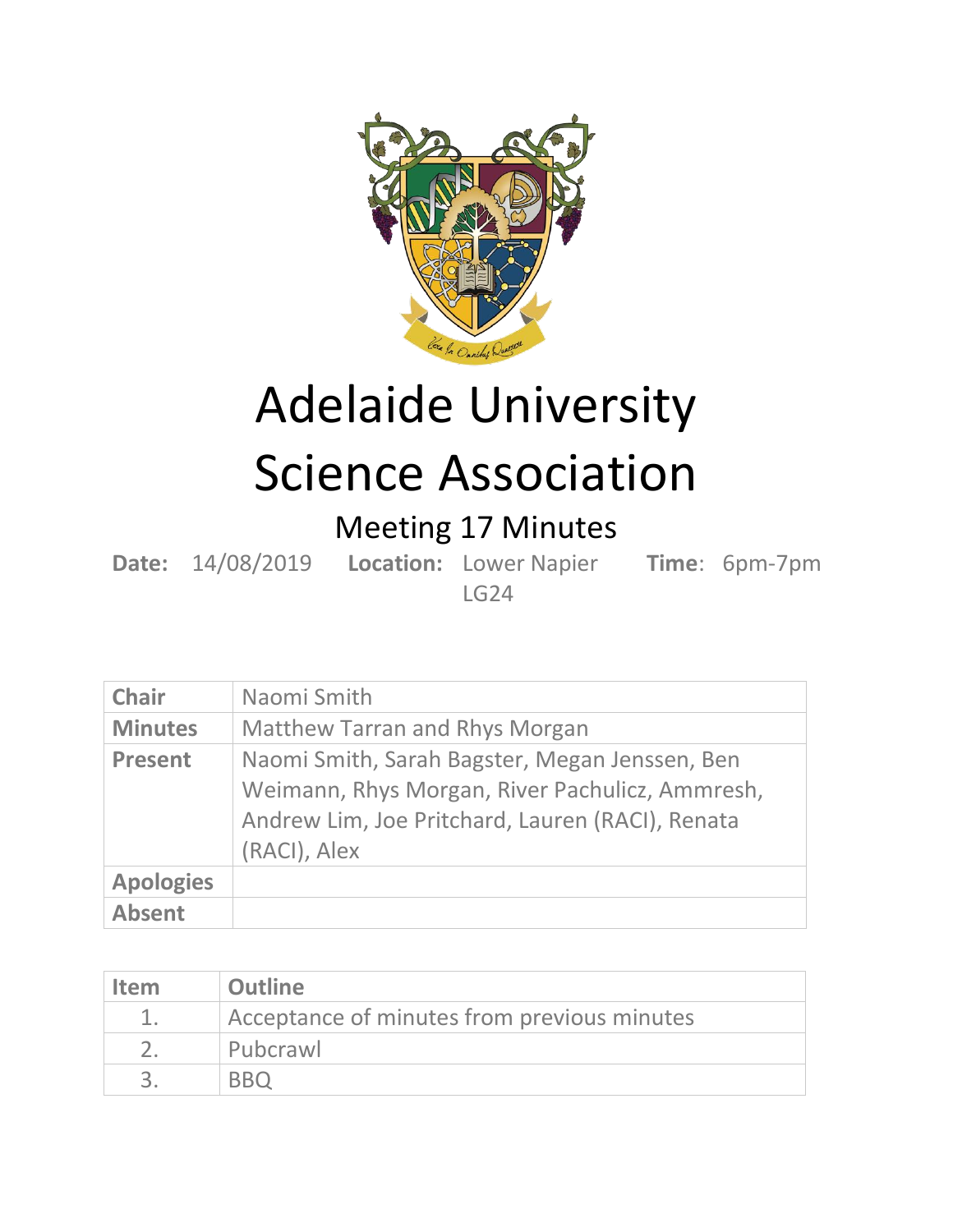| $\overline{\phantom{a}}$ | <b>Quiz Night</b>        |
|--------------------------|--------------------------|
|                          | AGM                      |
|                          | Questions without notice |

| Item 1            | <b>Acceptance of minutes from previous minutes</b>                                                                                                                                                                                                                                                                                                                                                                                                                                                                                                                                                                                                                         |
|-------------------|----------------------------------------------------------------------------------------------------------------------------------------------------------------------------------------------------------------------------------------------------------------------------------------------------------------------------------------------------------------------------------------------------------------------------------------------------------------------------------------------------------------------------------------------------------------------------------------------------------------------------------------------------------------------------|
|                   | Motion to accept the minutes from the previous meeting?<br>Motioned by Naomi, seconded by Ammresh opposed by none                                                                                                                                                                                                                                                                                                                                                                                                                                                                                                                                                          |
| Item <sub>2</sub> | PubCrawl - week 6, 6th of September                                                                                                                                                                                                                                                                                                                                                                                                                                                                                                                                                                                                                                        |
|                   | Fri, 6th sept (wk 6)<br>$\overline{\phantom{0}}$<br>Conjoined Pubcrawl with RACI<br>Percentile split of costs/profits - the voted split is - 30 - 160<br>$\overline{\phantom{a}}$<br>Push at unisa & Flinders<br>Order 230 shirts motion moved by Naomi, seconded by Andrew<br>$\overline{\phantom{a}}$<br>Percentile would be 16% - 84%<br>\$20 members \$25 non-members<br>$\overline{\phantom{a}}$<br>Motion to postpone PubCrawl until friday week 7: in Favour (11 votes)<br>$\blacksquare$<br>seconded by Ammresh - due to the engineering quiz night occuring on<br>the same evening                                                                                |
|                   | Shirt design - Just another Basic Pubcrawl<br>$\overline{\phantom{a}}$<br>Megan and Sarah to present design today<br>Motion to accept design moved by Naomi, seconded by ,<br>$\blacksquare$<br>opposed by )<br><b>Red vs Blue</b><br>$\overline{\phantom{0}}$<br>Small OH font (9 votes) vs Big OH font (6 votes) motion moved<br>$\blacksquare$<br>by Naomi, seconded by Ammresh<br>OH (9 votes) or other Bases (5 votes)<br>$\sim$<br>Light 11 vs Dark & light 3 seconded by Ammresh                                                                                                                                                                                    |
|                   | Vote on and submit a shirt design to the same group during week 3,<br>create, vote on, and confirm pubs by week 4, then order and receive<br>them in week 5 before BBQ, then can start selling shirts for weeks 5,6<br>Double check that rhys has contacted all pubs<br>Subcommittee to meet before next meeting(sophie is in charge<br>$\sim$<br>of contacting and organising the meeting)<br>Subcommittee is to contact the pubs and sort out a list of<br>venues/times for the night; which will then be voted on - made of<br>Matt, Sophie, Rhys, Megan, Sarah<br><b>Eastend and Westend pubs</b><br>Photographer - motion to use the same photographer as the sciball |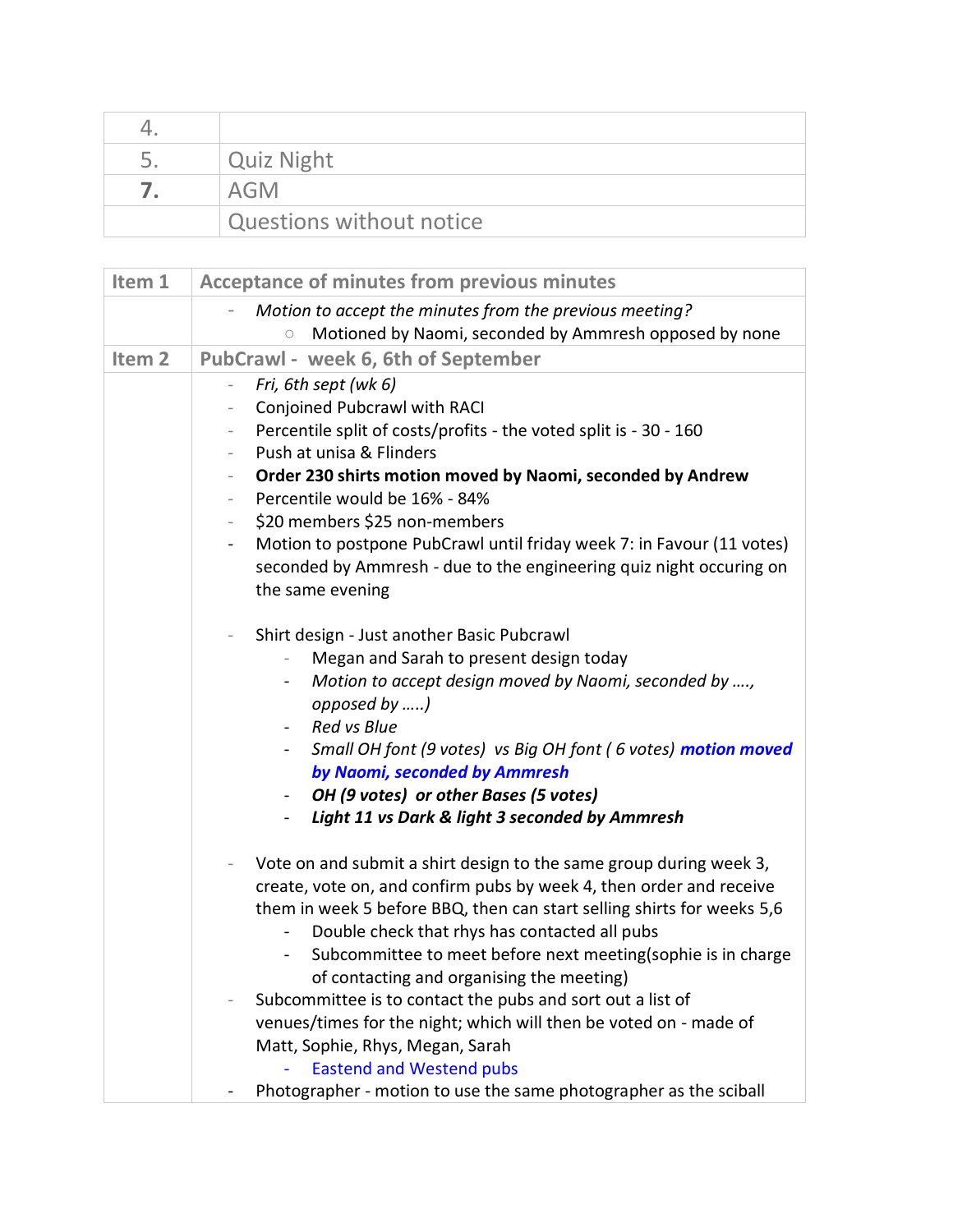|                   | photographer (11 votes)                                                               |
|-------------------|---------------------------------------------------------------------------------------|
|                   | Motion moved by Naomi, seconded by Sarah, opposed by                                  |
|                   | none.)                                                                                |
|                   | Sarah and Megan to create a poster to promote PubCrawl                                |
|                   | CoCo to create a facebook event for the upcoming PubCrawl                             |
|                   | (please include raci)                                                                 |
|                   | Notes from last pub crawl:                                                            |
|                   | Too many shirts, order less next time (also more XL and Medium next                   |
|                   | time, reduce S)                                                                       |
|                   | We sold ~170 units in Sem 1 Pubcrawl                                                  |
|                   | Pub group to start contacting pubs (by end of wk 1)                                   |
| Item <sub>3</sub> | BBQ - week 5, wednesday (28th of August) 10am - 3pm with                              |
|                   | setup 9-10, packup 3-4                                                                |
|                   | Event will be on the 28th of August (week 5 wednesday)<br>$\overline{\phantom{a}}$    |
|                   | Will be selling sausages (including vegan)                                            |
|                   | Can be used to promote upcoming pub crawl by selling shirts at the                    |
|                   | event                                                                                 |
|                   | Location: Barr Smith Lawns                                                            |
|                   | Tasks:<br>$\overline{\phantom{0}}$                                                    |
|                   | Hire union BBQ/equipment                                                              |
|                   | Design posters - submit to digital signage, put posters around                        |
|                   | uni - Naomi to design poster                                                          |
|                   | Create fb event/email students - CoCos to enact<br>$\overline{\phantom{a}}$           |
|                   | Calculate numbers for sausages/bread/napkins/sauces<br>$ \,$                          |
|                   | Buy sausages/bread/napkins/sauces (mustard and BBQ sauce)                             |
|                   | Setup on day<br>$\overline{\phantom{0}}$                                              |
|                   | Notes from last BBQ: More onions (more than 4 bags)<br>$\overline{\phantom{a}}$       |
|                   | CoCo to organise facebook event page for the upcoming BBQ<br>$\overline{\phantom{a}}$ |
|                   | Zhale to gather everyone's availability for the BBQ                                   |
|                   | Free sausages for members (+\$2 drinks) and \$2 for non-members                       |
|                   | (+\$2 drinks), motion moved by Naomi, seconded by Matt                                |
|                   | How to make the event better at connecting members? Eg. Bean                          |
|                   | bags, ect.                                                                            |
|                   | We need more onion (more than 4 bags)                                                 |
|                   | Restrain from buying too many vegan or veg sausages<br>٠                              |
|                   | Less bread (esp. GF)                                                                  |
|                   | Drinks??                                                                              |
|                   | <b>Ran out of sauce</b>                                                               |
| Item <sub>4</sub> | Quiz Night - Friday night (18th of october) week 10                                   |
|                   | To be held during the second week back                                                |
|                   | Location:                                                                             |
|                   | <b>Rumors Cafe - needs to be booked asap</b>                                          |
|                   | Fundraising event - suggestions for charity? 100 % give<br>$\blacksquare$             |